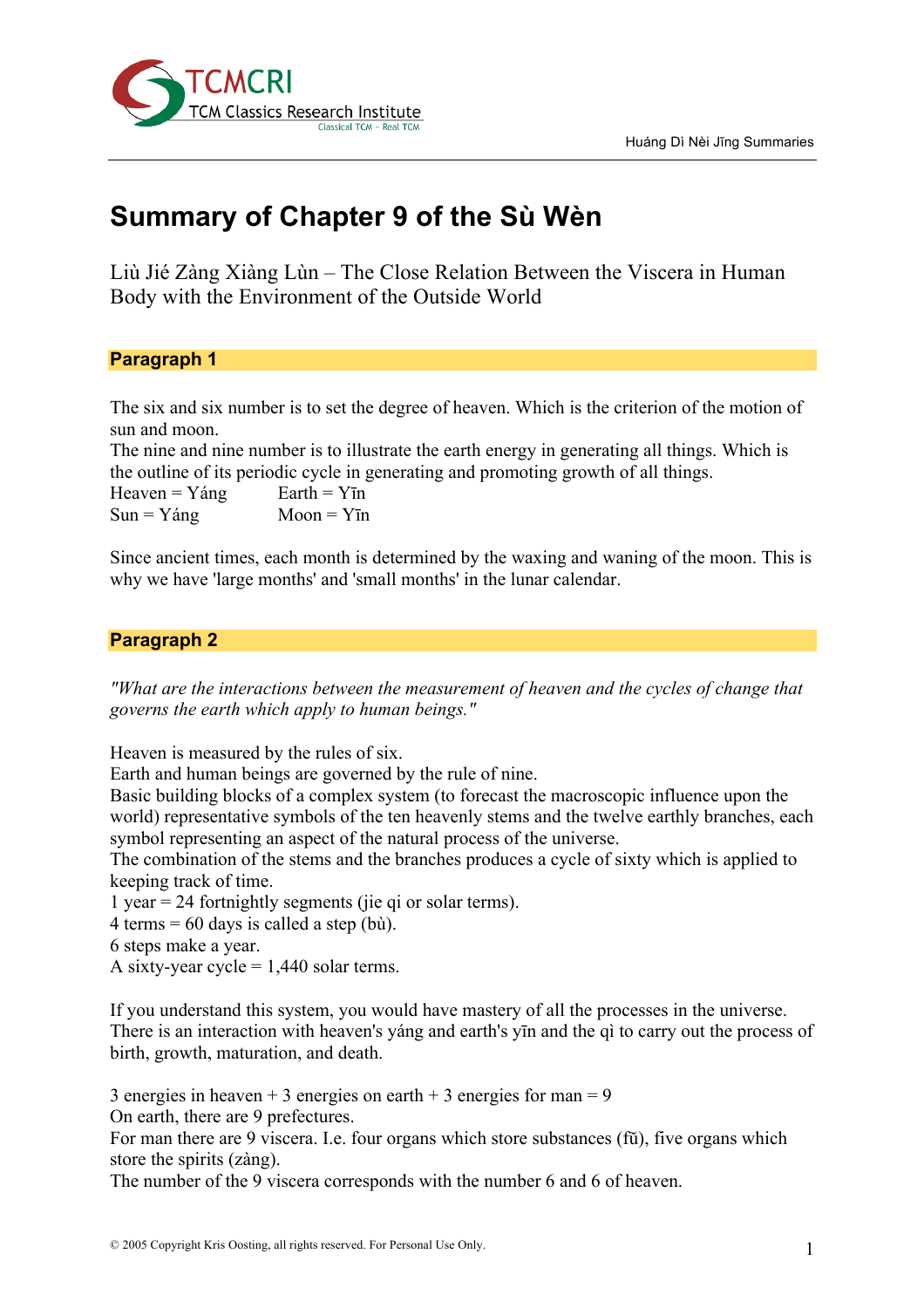Huáng Dì Nèi Jīng Summaries



## **Paragraph 3**

*"What is the solar term?"*

1 pentad  $=$  5 days. 1 solar term  $=$  3 pentads  $=$  15 days. 1 season = 6 solar terms (90 days). 1 year = 4 seasons =  $360$  days.

One element-energy (of Wŭ Xíng) is dominating a year. The next element will be dominating in the next year.

A year is divided into five parts. Each of the five elements dominates one season.

When treating a disease:

- know the period of arrival of the energy of wind, cold, heat, wetness, and fire in a year.
- know the principle of Shi and Xū induced by the going beyond or falling short of energies of the Wŭ Xíng.

# **Paragraph 4**

*"When the Wŭ Xíng energy is dominating a year, what about the excesses and deficiencies during the process of energy transformation."*

All the changes and transformations through the five parts of the year (spring, summer, late summer, autumn, winter) have their excesses and deficiencies. That is the normal process.

*"How do you achieve balance between each season?"*

When the energy appears on time without excesses or deficiencies.

*"What is meant by control or dominance of excessive energy?"*

Xiāng Kè – Restraining relationship (controlling)

*"How do we predict when an element or season will control another?"*

One must first calculate the time of the arrival of the seasons and observe the normal and abnormal patterns.

We calculate from the first day of Spring in the Chinese calendar.

- If first day of spring has not arrived,
	- atmospheric influence is warming.

Then Excess of Fire.

© 2005 Copyright Kris Oosting, all rights reserved. For Personal Use Only. 2

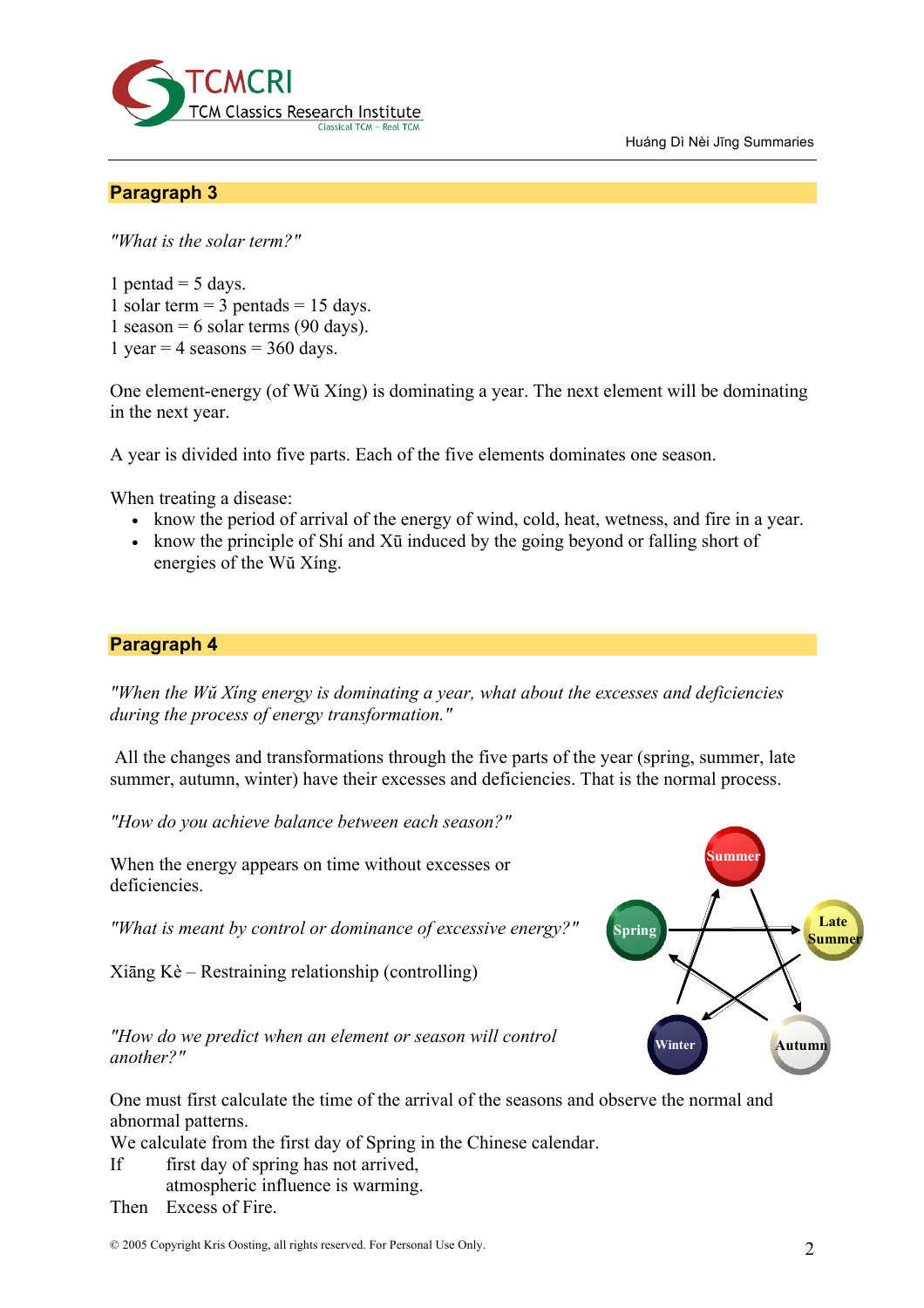

Will humiliate water element and damage the normalcy of the season. Will overcontrol the normal Oi of metal (reckless Oi). Disease of Shèn and Fèi would manifest.

If first day of the season has arrived, warming weather trend and the atmospheric influence have not arrived. Then Deficiency of Fire. Unable to control the original weather pattern and causes the originally controlled element to be unrestrained. Water element would gain strength and cause Fire to be weakened. Fire is weakened, then earth cannot produce. The body or seasonal Qì is invaded.

#### **Paragraph 5**

*"Is there any case of the five elements energies not dominating according to the regular pattern of succession?"*

Yep, when this is the case it should be considered abnormal, the weather will change and calamities will happen.

*"What will be the condition if abnormal changes happen?"*

When the energy undergoes change,

When the dominating energy is able to restrict the changing energy, the disease will be slight. When the spring wood is dominating the season, and the earth energy is changing, as wood can restrict earth.

If in spring we have the weather patterns of late summer, or dampness, this corresponds to wood controlling earth. This is overcontrol. [4: 39]

When the dominating energy is unable to restrict the changing energy, the disease will be serious.

When the spring wood is dominating the season, and the metal energy is changing, as wood is restricted by metal.

If in spring we find dry, cool weather of fall, this becomes metal attacking wood. [4: 39]

### **Paragraph 6**

*"When the energies of heaven and earth combine, it generates all things. All things are being shaped up through change and birth, and their names were ascertained according to its form. In the course of transforming and generating all things by Yīn and Yáng of heaven and earth, which one of them is more functional and which one is less functional?"*

Herbs have five colours, but the variations are too numerous too see.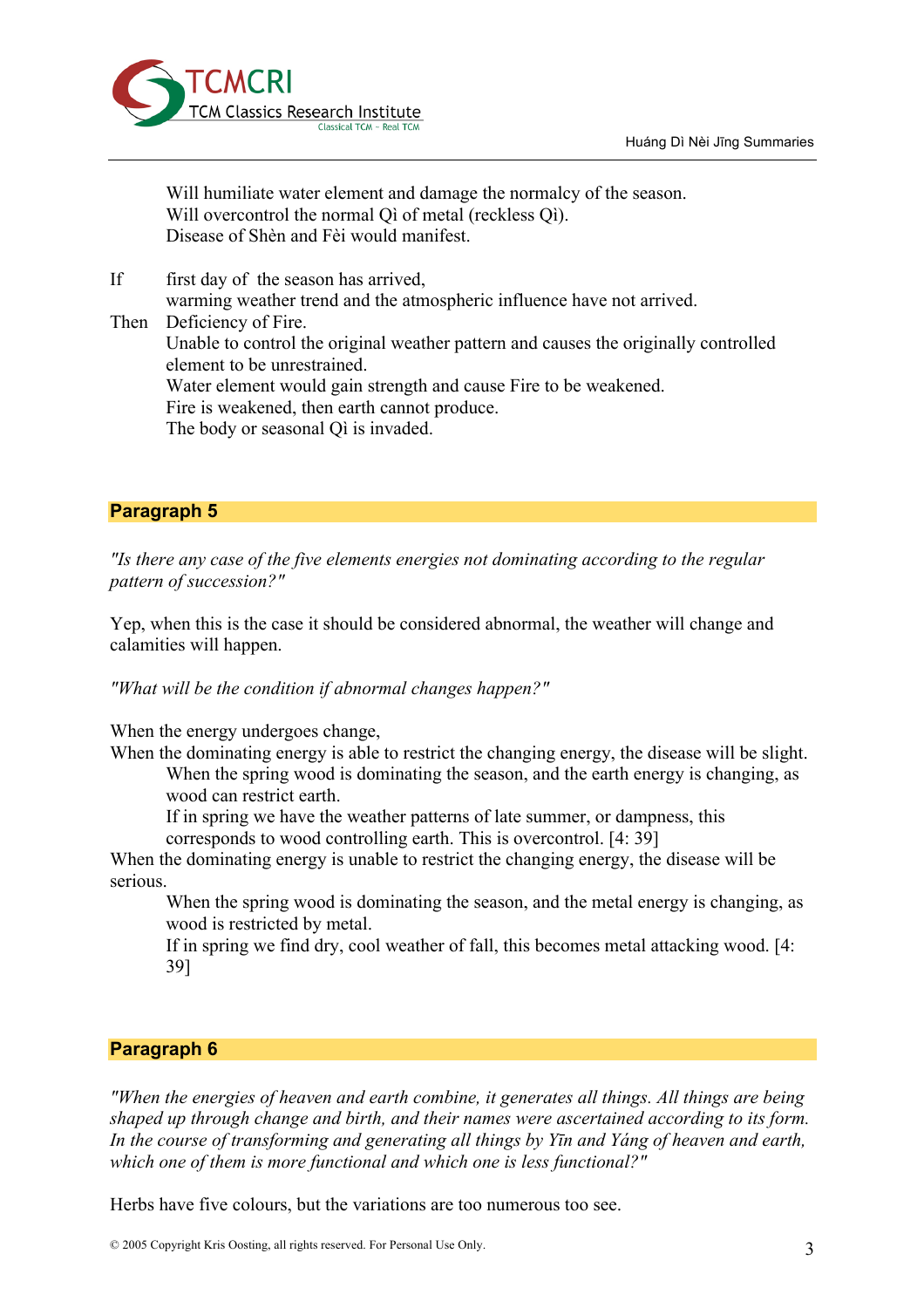

Herbs have five tastes, but the various combinations are too many to taste.

The five colours and five flavors correspond to and affect the five Zàng organs in the body [4: 40].

The heaven provides the human being with five energies:

| Fēng | enters into | Gān               |
|------|-------------|-------------------|
| Rè   | enters into | $X\bar{\text{m}}$ |
| Shī  | enters into | Pí                |
| Zào  | enters into | Fèi               |
| Hán  | enters into | Shèn              |

According to Maoshing Ni [4: 40]: Heaven provides yang as qi and provides for people the five colors.

Earth provides human beings with the five tastes:

| Sour enters into   | Gān               |
|--------------------|-------------------|
| Bitter enters into | $X\bar{\text{m}}$ |
| Sweet enters into  | Pí                |
| Acrid enters into  | Fèi               |
| Salty enters into  | Shèn              |

The five Qì, or colors from heaven enter through the nose, are being stored in Xīn and Fèi. Xīn is responsible for manifesting the facial colors and Fèi is responsible for producing sound. The five tastes of food (flavors) enter through the mouth and are stored in Wèi. When being digested, their essence will be transported and spread to nourish the Qì of the Zàng. Jīn-Yè is produced, which lubricates and further fortifies the body, marrow, Jīng. These naturally support a vigorous Shén (spirit).

# **Paragraph 7**

|      | <b>Base of</b>    | <b>Manifestation</b> | <b>Function</b>   | <b>Associates with</b> | <b>Corresponds to</b> |
|------|-------------------|----------------------|-------------------|------------------------|-----------------------|
| Xīn  | of life and the   | Face                 | Fill the blood in | Fire and is            | Summer                |
|      | place where       |                      | the vessel        | Tàiyáng of             |                       |
|      | wisdom and        |                      |                   | Yáng                   |                       |
|      | mind locate       |                      |                   |                        |                       |
| Fèi  | A man's breath    | Soft hair of the     | Enrich surface    | Metal and is           | Autumn                |
|      | and the place of  | body                 | of skin           | Shăoyīn of             |                       |
|      | Pò                |                      |                   | Yáng                   |                       |
| Shèn | True Yīn and      | Hair                 | Enrich marrow     | Water and is           | Winter                |
|      | true Yáng of      |                      | and bone          | Tàiyīn in Yīn          |                       |
|      | man are stored.   |                      |                   |                        |                       |
|      | Store Jing.       |                      |                   |                        |                       |
| Gān  | Four limbs, it is | Nails                | Enrich the        | Wood, it is            | Spring                |
|      | the place where   |                      | tendons.          | Shàoyáng in            |                       |
|      | Hun lies          |                      | Place for storing | Yīn.                   |                       |
|      |                   |                      | Xuè, so it can    | Taste is sour,         |                       |
|      |                   |                      | generate Xuè.     | color is green.        |                       |
| Pí   | Storing water     | All sides of the     | Enrich the        | Earth, belongs         | Earth                 |

*"What are the outer appearances like when the Zàng correspond to heaven, earth, Yīn and Yáng?"*